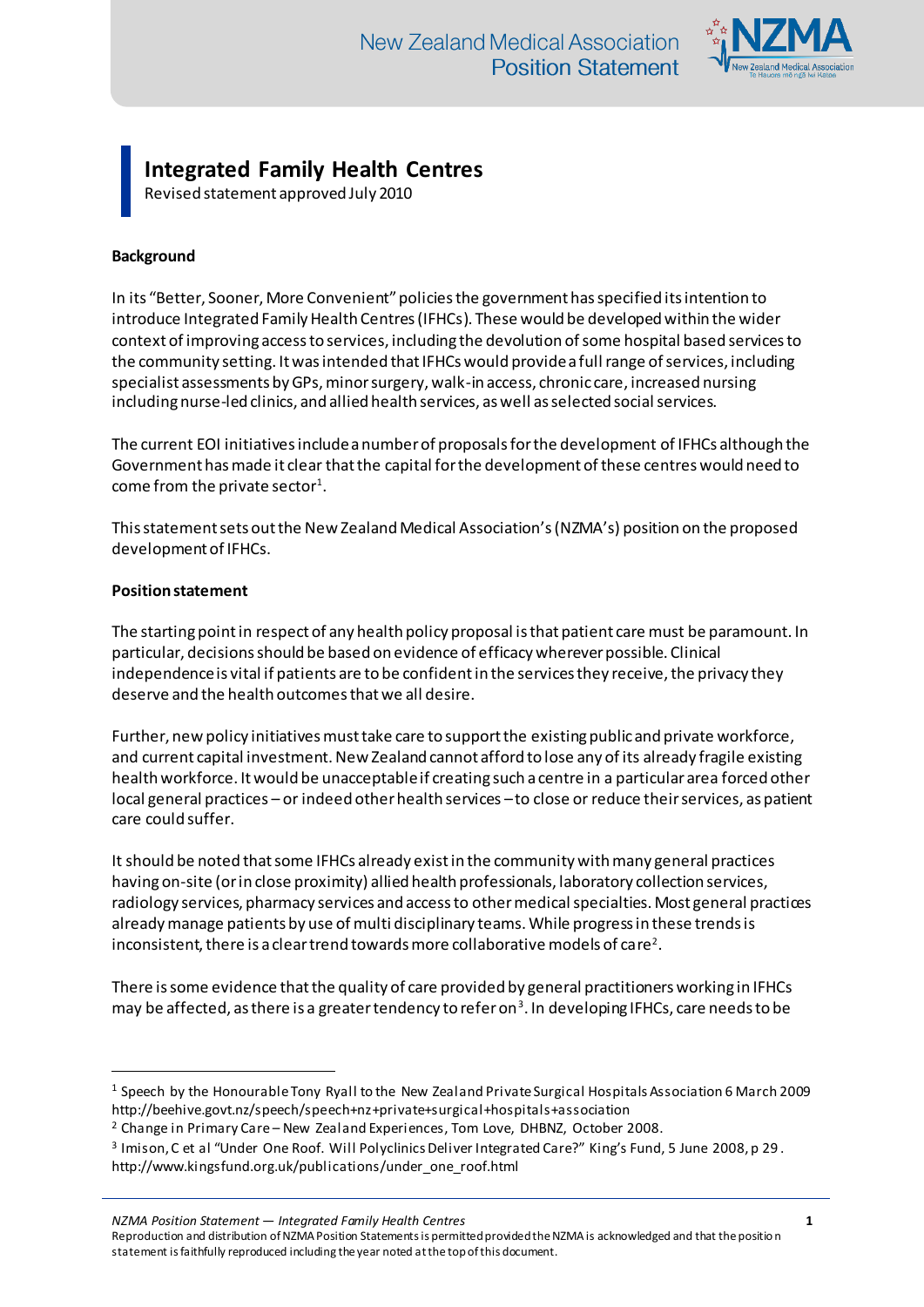

taken that the possibility of inappropriately increased referral rates to other services within the IFHC do not occur.

IFHCs alone are unlikely to solve hospital demand pressures. What is required is a broad long-term policy agenda that encourages increased investment across the primary heath care sector, particularly general practice, which will continue as the core service within primary care. The development of IFHCs will also require a renewed emphasis on collective governance, the alignment of funding systems and the establishment of collaborative contracting arrangements.

There is a risk that shifting hospital based services into the community may result in increased costs, as a result of duplication of infrastructure and resources. Further, while some previously hospitalbased services may be co-located with other primary care services in a community setting, this on its own may not necessarily lead to shorter waiting times. It is also important that continuity of care is not lost in the drive towards a time efficient "one stop shop" approach.

Having said the above, the NZMA believes that the development of IFHCs may be beneficial, if they are created with full local general practice input and support, as well as the support of hospital based clinicians. The NZMA believes the following guidelines must be applied:

- Efforts to bring primary and secondary care services together should aim for integration rather than a devolution of hospital based services into primary care.
- Before the decision to co-locate services is made, some thought must be given to the effect that this will have on access for patients. For example, concentrating a number of general practices in one centre may lead to reduced access for many patients, and/or may threaten the viability of those practices not co-located. Patients must not be made more vulnerable through IFHC decisions, and this is particularly the case for patients who, for whatever reason, already have inequitable access to community services.
- IFHCs must foster a long term relationship between general practice, other health services and their patients –which promotes high quality continuity of care;
- There needs to be meaningful local support for the development of a multi disciplinary IFHC, including local general practices and other relevant providers;
- Hospital based specialists must be involved early in the development of any proposed new community service. Consideration also needs to be given as to how IFHCs/general practice will interact with private & public non-GP specialists in that community.
- Transfer of current hospital based services must recognise current and future resource levels and be appropriately resourced - including associated management and infrastructure costs.
- The areas where the IFHCs are developed must have a sufficient health workforce to support them so that other areas do not lose services as a result of health practitioners moving into these new centres.
- Plans for IFHCs must make provision for capacity and funding in education and training of the future workforce.